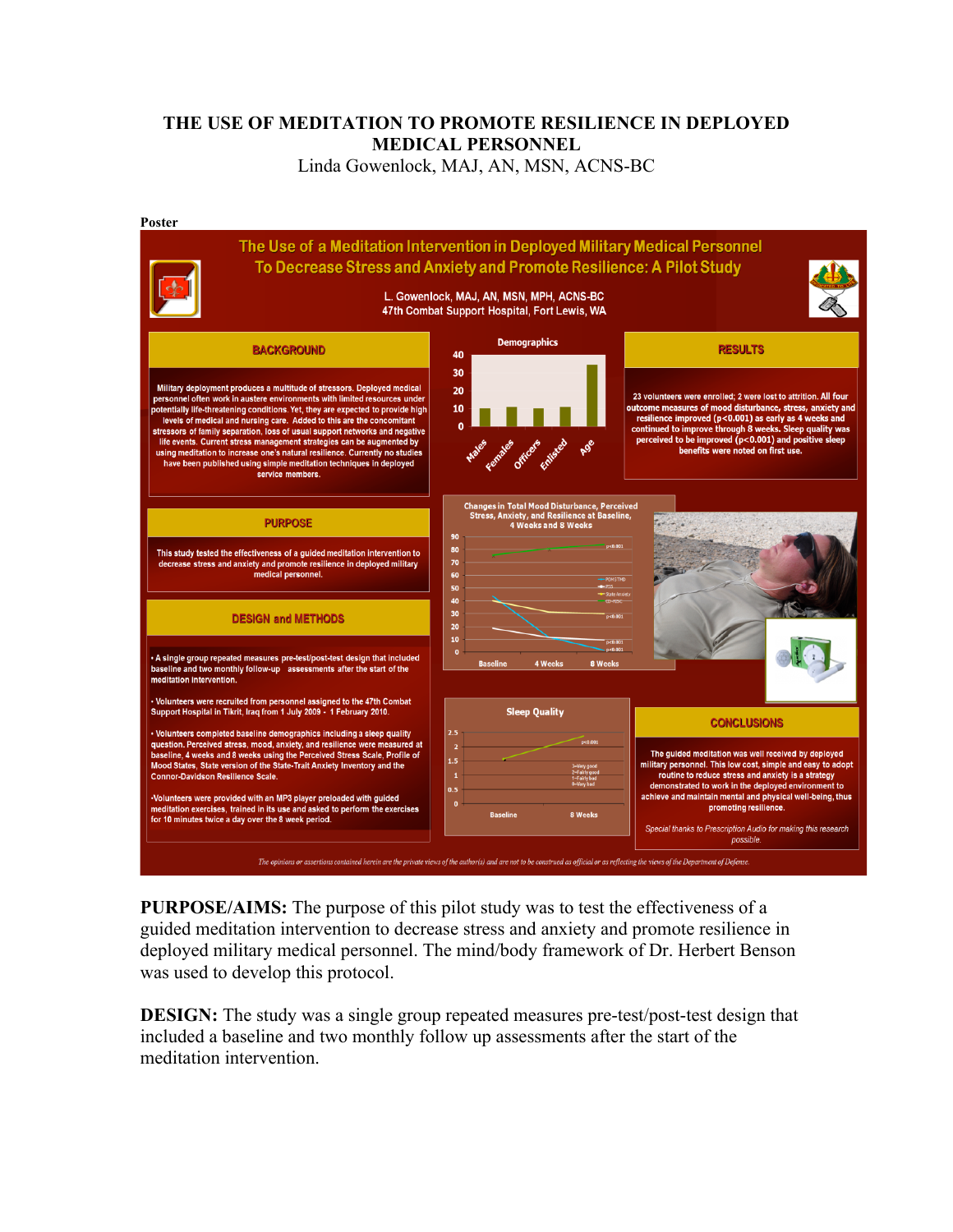**SAMPLE STUDIED:** Military medical personnel assigned to the 47<sup>th</sup> Combat Support Hospital located in Tikrit, Iraq from 1 September 2009-1 February 2010 were eligible to participate in this study.

**METHODS:** Participants were recruited using group announcements, email and flyers posted in common and work areas. At baseline, subjects completed a demographic survey, a single sleep quality item, and Section A (Pre-deployment Life Events) and B (Childhood Experiences) of the Deployment Risk and Resilience Inventory. Additionally, perceived stress, mood, anxiety and resilience were measures at baseline, 4 weeks and 8 weeks using the following instruments: 10-item Perceived Stress Scale, 65-item Profile of Mood States Standard Form, 20-item State version of the State-Trait Anxiety Inventory and the 25-item Connor-Davidson Resilience Scale. Completion of surveys required about 20 minutes of uninterrupted time for participants. Subjects were then provided with an MP3 player (provided by Prescription Audio) preloaded with guided meditation exercises. They were trained in its use and then instructed to perform the exercises a minimum of 10 minutes twice a day for eight weeks. Subjects maintained a daily log of meditation sessions and report frequency of sessions along with overall sleep quality upon study completion.

**RESULTS:** 23 volunteers were enrolled; 2 were lost to attrition. 52% were male and 48% were female. 52% were officers and 48% were enlisted. The mean age was 34 years. All four outcome measures of mood disturbance, stress, anxiety and resilience improved  $(p<0.001)$  as early as 4 weeks and continued to improve through 8 weeks. Sleep quality was perceived to be improved  $(p<0.001)$  and positive sleep benefits were noted on first use.

**CONCLUSIONS:** The guided meditation was well received by deployed military personnel. This low cost, simple and easy to adopt routine to reduce stress and anxiety is a strategy demonstrated to work in the deployed environment to achieve and maintain mental and physical well-being, thus alleviating stress and promoting resilience.

**IMPLICATIONS:** Guided meditation using portable electronic devices may provide a simple, easy-to-adopt routine to reduce stress and anxiety associated with deployment for Soldiers in various types of units.

**FROM/TO TIME PERIOD OF STUDY:** 1 September 2009 – 1 February 2010

**FUNDING:** In kind  $-47<sup>th</sup>$  Combat Support Hospital; MP3 players provided by Prescription Audio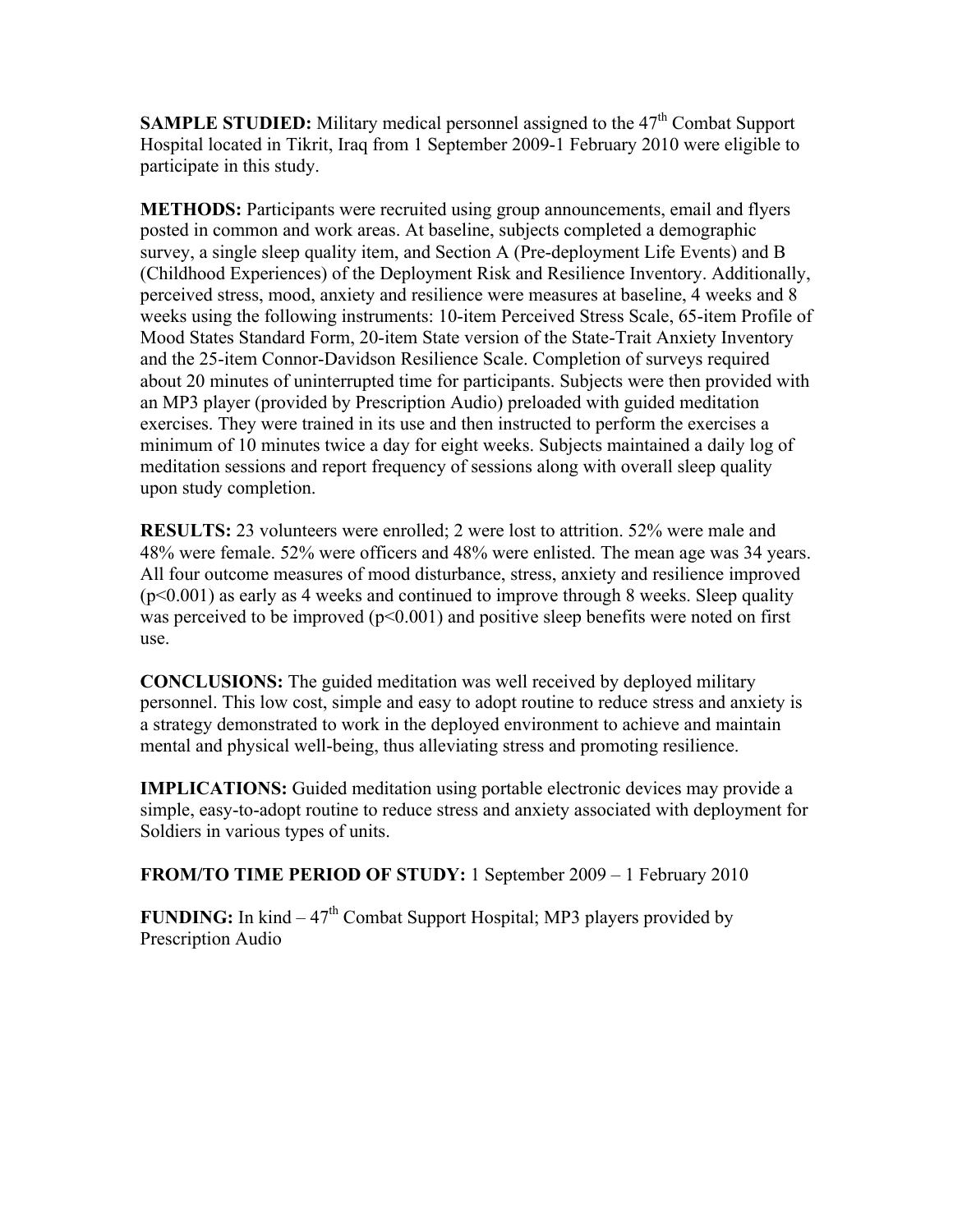## **Key Data Points**

## **Iraq Research in Deployed Unit**

| Demographics |            |
|--------------|------------|
| Males        | 11         |
| Females      | 10         |
| Officers     | 11         |
| Enlisted     | 10         |
| Age          | 34.4 years |

## **Resiliency**

|                              | 25-item Connor-Davidson Resilience Scale     |       |                                                                   |                        |
|------------------------------|----------------------------------------------|-------|-------------------------------------------------------------------|------------------------|
| $CD-$<br><b>RISC</b>         |                                              |       | Resiliency<br>Improvement<br>% - baseline<br>to 8 weeks           |                        |
|                              | Baseline                                     | 75.76 |                                                                   |                        |
|                              | 4 Weeks                                      | 80.76 |                                                                   |                        |
|                              | 8 Weeks                                      | 84.14 | $11.1\%$                                                          | 8.38                   |
| <b>Sleep Improvement</b>     |                                              |       |                                                                   |                        |
| <b>Sleep</b>                 |                                              |       | <b>Sleep Quality</b><br>Improvement<br>% - baseline<br>to 8 weeks |                        |
|                              | Baseline                                     | 1.57  |                                                                   |                        |
|                              | 8 Weeks                                      | 2.38  | 48.4%                                                             | 2.38                   |
| Stress, anxiety, mood swings |                                              |       | Symptom<br>Reduction % -<br>baseline to 8<br>weeks                | Raw<br>point<br>change |
| <b>POMS</b>                  | 65-item Profile of Mood States Standard Form |       |                                                                   |                        |
|                              | Baseline                                     | 43.76 |                                                                   |                        |
|                              | 4 Weeks                                      | 11.81 |                                                                   |                        |
|                              | 8 Weeks                                      | 1.33  | 97.0%                                                             | $-42.43$               |
|                              | 10-item Perceived Stress Scale               |       |                                                                   |                        |

PSS